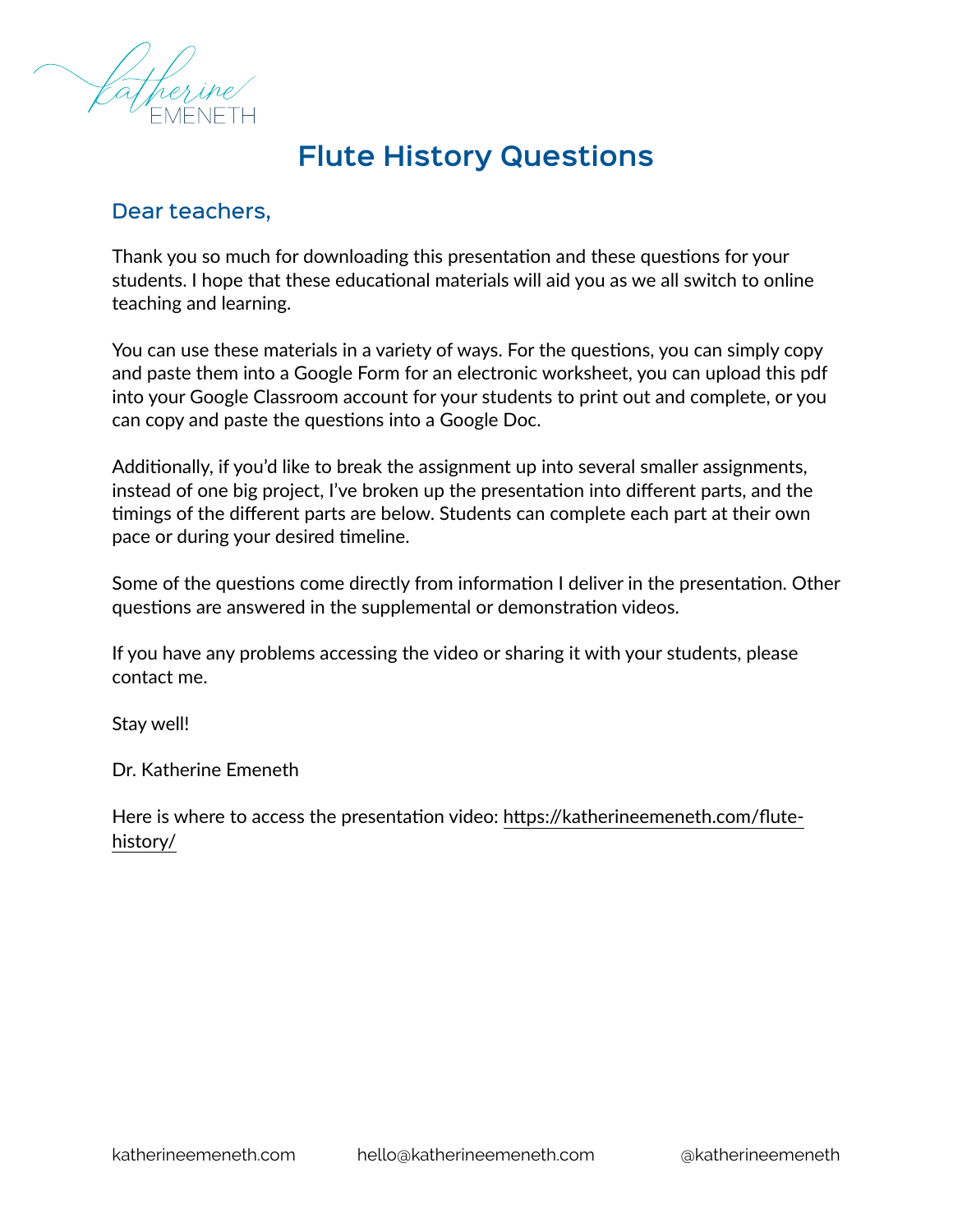- 1. What does the word "flute" mean?
- 2. Which type of animal was the flute from Germany made from?
- 3. How many notes are in a pentatonic scale?
- 4. Who made the first music? Animals or humans?
- 5. For the Slovenian flute, which animal is it made from?
- 6. What are two purposes of the shakuhachi?
- 7. What is the name of the early bamboo flute from China?
- 8. What does Dr. E use on her dizi instead of the thin bamboo material?
- 9. How many finger holes are on the dizi?
- 10. Why do many cultures in SE Asia play the nose flute by blowing through their nose?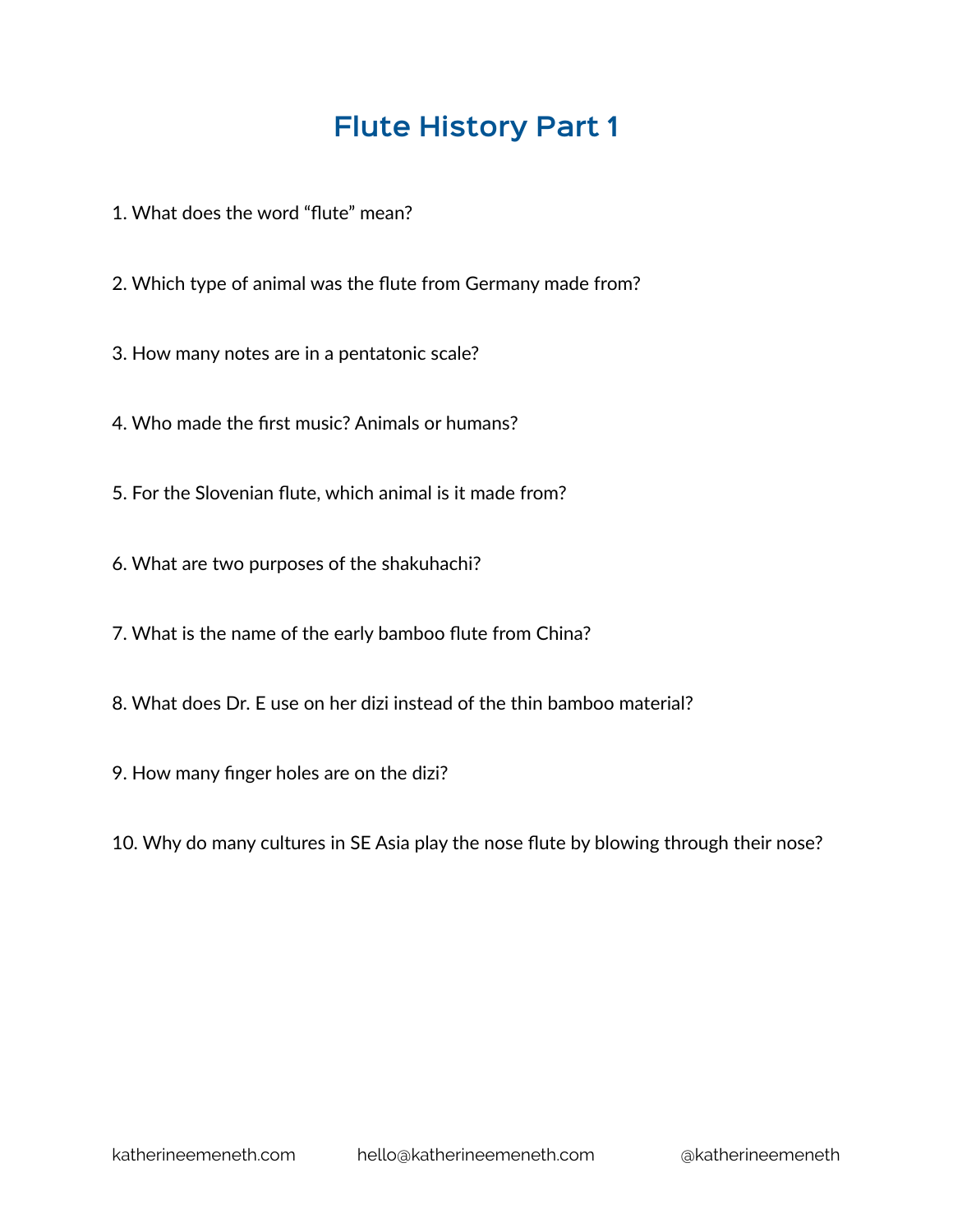1. What does the word "transverse" mean?

2. What is the original German word for "fife"?

3. Watch the video of De la Barre's music. How does the notation from his compositions look different from modern day notation?

4. Describe how the Hotteterre flute sounds different from our modern flute?

5. How many surviving children did Bach have?

6. What was Bach's favorite beverage?

- 7. What does "repertoire" mean?
- 8. What was the first key added to the flute?
- 9. What did musicians have to have to see the music on their stand?
- 10. Which king was a talented flutist?

11. What is a concerto?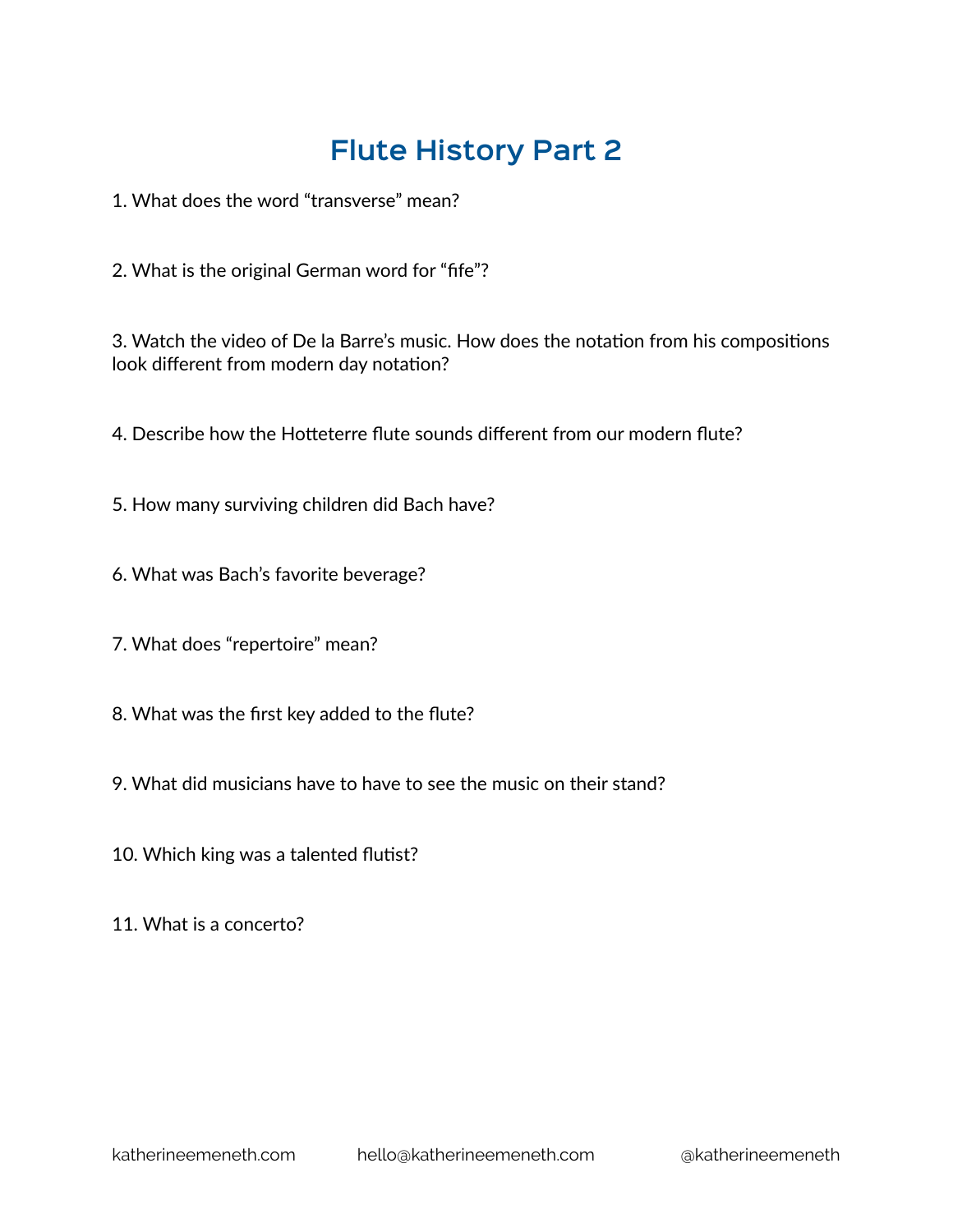1. What is the definition of "conservatory?"

2. What was Devienne's father's job?

3. By the time Tulou came around, what happened to the style of flute music?

4. What was the name of the English flutist who enlarged the tone holes of his own flute to create a bigger sound?

5. What was the name of the French flutist who had amazing technique and tonguing?

6. Who is considered the inventor of the modern flute?

7. Listen to the recording of the Handel Trio Sonata (link 11). Does this instrument sound similar to our modern flute? Why or why not?

8. What is the name of the flute maker who started making the flute out of silver?

9. Listen to the difference of the Louis Lot flute vs. the modern flute in link 12. What are two similarities and two differences you can HEAR?

10. What is the name of the flutist who taught at the Paris Conservatory and brought back the "old" classics of the flute like Bach and Mozart's music?

11. Why were flutists from France highly sought after?

12. Which of Taffanel's students made his way to America?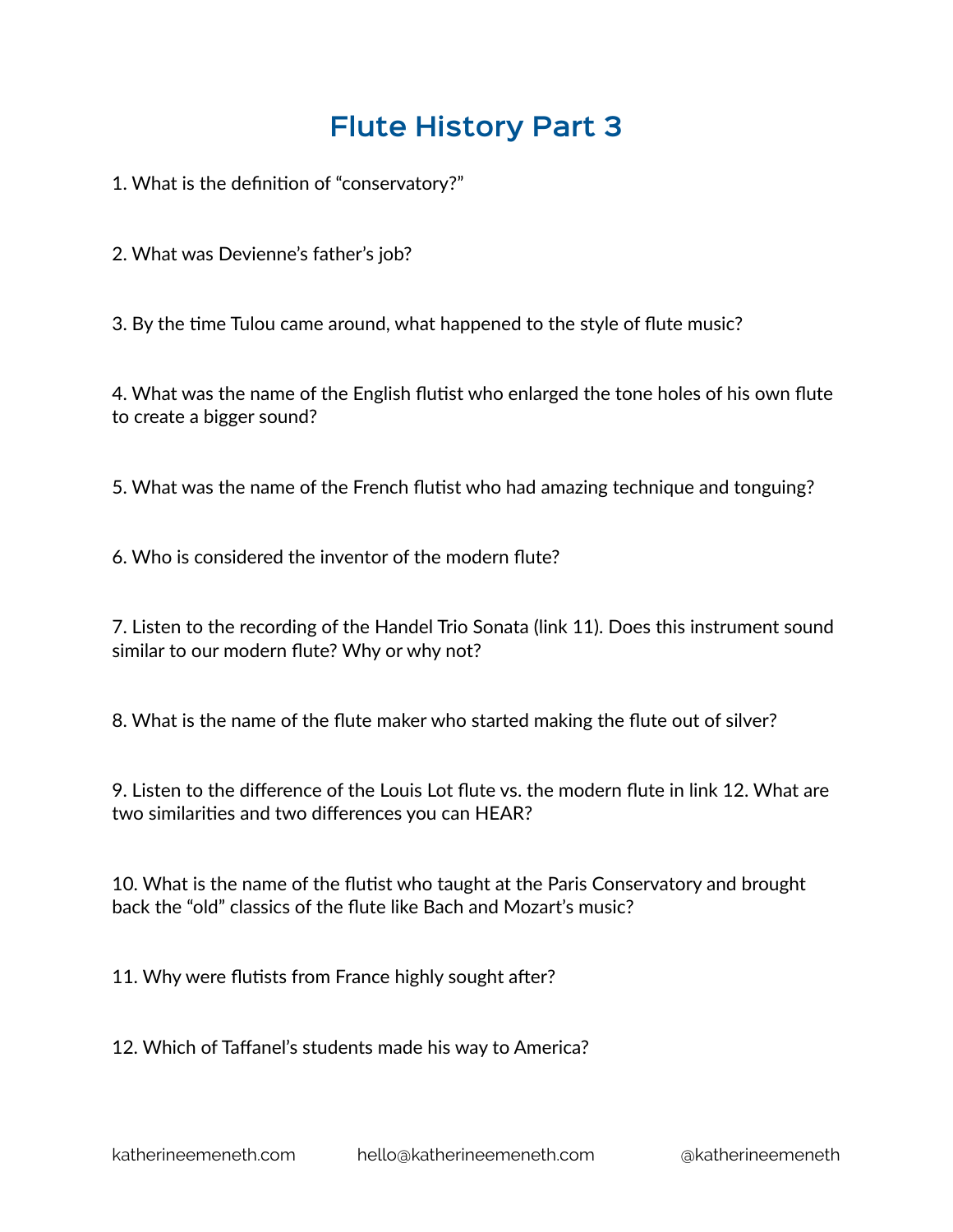- 1. How many hours does it take to make a flute?
- 2. Name all of the different types of flutes in the flute family.
- 3. Which of the extended techniques could you do?
- 4. Which beatboxing sound is your favorite?
- 5. Which electronic component would you add to your own performance?
- 6. Would you ever consider dancing and playing at the same time?